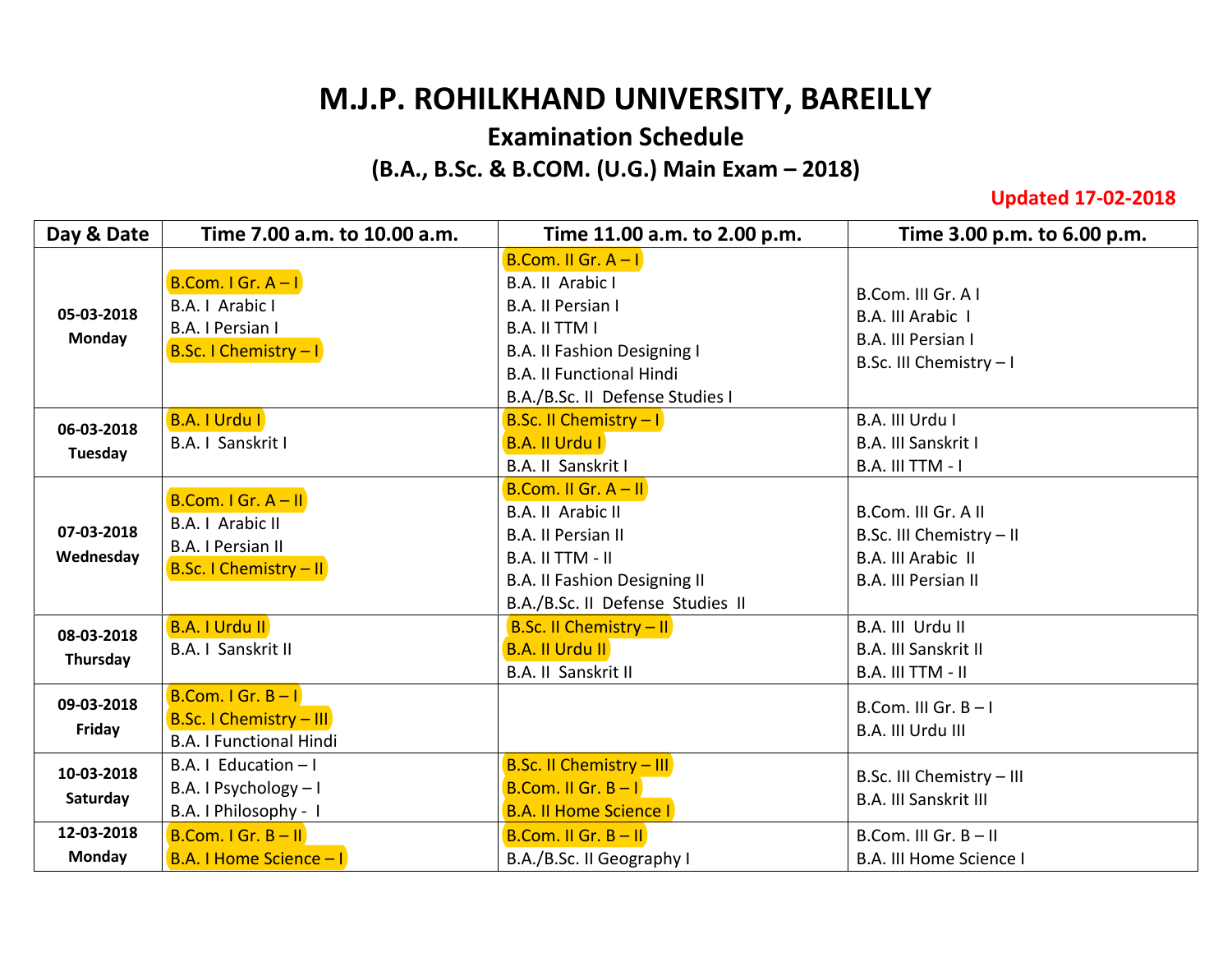|                             | <b>B.Sc. I Sports &amp; physical Education</b>                                                  |                                                                                                                                        | B.Sc. III Zoology I                                                                                                |
|-----------------------------|-------------------------------------------------------------------------------------------------|----------------------------------------------------------------------------------------------------------------------------------------|--------------------------------------------------------------------------------------------------------------------|
|                             |                                                                                                 |                                                                                                                                        | B.Sc. III Physics I                                                                                                |
| 13-03-2018<br>Tuesday       | B.A. I Education - II<br>B.A I Psychology - II<br>B.A. I Philosophy - II                        | <b>B.Sc. II Zoology I</b><br><b>B.Sc. II Physics I</b>                                                                                 | B.A. III History I                                                                                                 |
| 14-03-2018<br>Wednesday     | B.Sc.   Zoology  <br><b>B.Sc. I Physics I</b><br>B.Com. I Gr. $C-I$<br>B.A. I Home Science - II | B.A./B.Sc. II Geography II<br>B.Com. II Gr. $C - I$                                                                                    | B.Com. III Gr. C, D, E, $F - I$<br><b>B.A. III Home Science II</b><br>B.Sc. III Zoology II<br>B.Sc. III Physics II |
| 15-03-2018<br>Thursday      | B.A. I Education III (Only for Pvt Students)<br><b>B.Com. I Sports &amp; physical Education</b> | <b>B.Sc. II Zoology II</b><br><b>B.Sc. II Physics II</b><br><b>B.A. II Home Science II</b>                                             | B.Sc. III Sports & physical Education<br>B.A. III History II                                                       |
| 16-03-2018<br>Friday        | B.Com. I Gr. $C - II$<br><b>B.Sc. I Zoology II</b><br><b>B.Sc. I Physics II</b>                 |                                                                                                                                        | B.Sc. III Zoology III<br>B.Sc. III Physics III<br>B.Com. III Gr. C, D, E, F - II<br>B.A. III History III           |
| 17-03-2018<br>Saturday      | <b>B.A. I Sociology I</b>                                                                       | <b>B.Sc. II Zoology III</b><br><b>B.Sc. II Physics III</b><br>B.Com. II Gr. $C - II$<br><b>B.A. II Sports &amp; physical Education</b> | B.A. III Drawing & Painting<br>B.Sc. III Botany I<br>B.A./B.Sc. III Mathematics I                                  |
| 19-03-2018<br><b>Monday</b> | <b>B.Sc. I Zoology III</b><br><b>B.Sc. I Physics III</b>                                        | B.Com. II Gr. $C$ – III<br>B.A. II Drawing & Painting<br><b>B.Sc. II Sports &amp; physical Education</b>                               | <b>B.A. III Persian III</b><br>B.A./B.Sc. III Defense Studies I<br>B.Com. III Sports & physical Education          |
| 20-03-2018<br>Tuesday       | <b>B.Sc. I Botany I</b><br><b>B.A./B.Sc. I Mathematics I</b>                                    | <b>B.Sc. II Botany I</b><br><b>B.A./B.Sc. II Mathematics I</b><br><b>B.Com. II Environment</b>                                         | B.A./B.Sc. III Mathematics II                                                                                      |
| 22-03-2018<br>Thursday      | <b>B.A. I Sociology II</b>                                                                      | <b>B.Sc. II Botany II</b><br><b>B.A./B.Sc. II Mathematics II</b><br><b>B.Com. II Sports &amp; physical Education</b>                   | B.Sc. III Botany II<br><b>B.Com. III Environment</b><br>B.A./B.Sc. III Mathematics III (calculator<br>Allowed)     |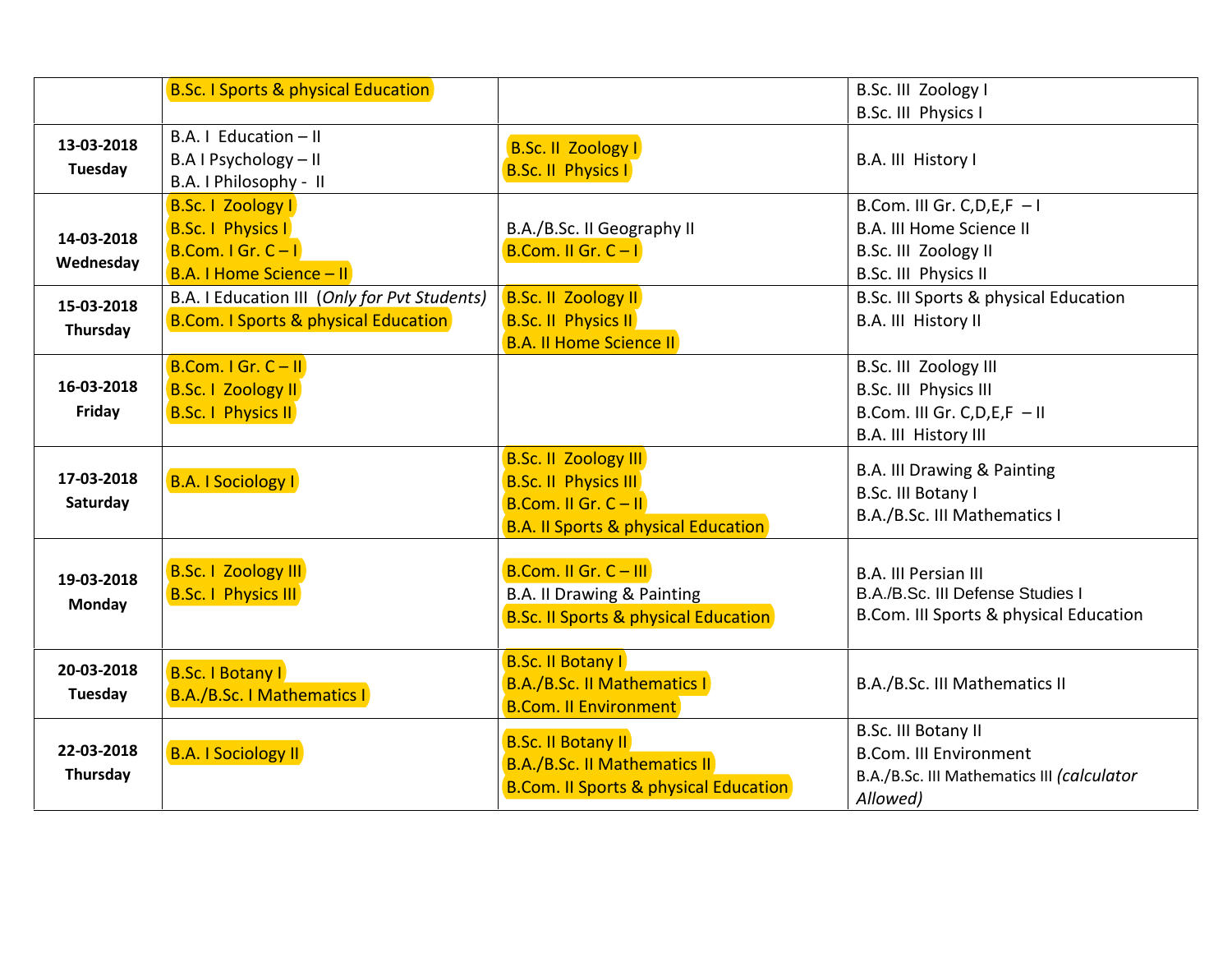| 23-03-2018<br>Friday    | <b>B.Sc. I Botany II</b><br><b>B.Com. I Environment</b><br><b>B.A./B.Sc. I Mathematics II</b>                                                                                                                                                                 |                                                                    | B.A. III Sociology I<br>B.A./B.Sc. III Defense Studies II                                                                                                                                                                                                                |
|-------------------------|---------------------------------------------------------------------------------------------------------------------------------------------------------------------------------------------------------------------------------------------------------------|--------------------------------------------------------------------|--------------------------------------------------------------------------------------------------------------------------------------------------------------------------------------------------------------------------------------------------------------------------|
| 24-03-2018<br>Saturday  | B.A./B.Sc.   Economics                                                                                                                                                                                                                                        | <b>B.A.II Political Science I</b>                                  | B.A. III Hindi Lit. - I                                                                                                                                                                                                                                                  |
| 26-03-2018<br>Monday    | <b>B.A./B.Sc. I Mathematics III</b><br><b>B.Sc. I Botany III</b>                                                                                                                                                                                              | <b>B.Sc. II Botany III</b><br><b>B.A./B.Sc. II Mathematics III</b> | <b>B.A. III Sociology II</b><br>B.Sc. III Botany III                                                                                                                                                                                                                     |
| 27-03-2018<br>Tuesday   | B.A. I Hindi Lit. - I                                                                                                                                                                                                                                         | <b>B.A.II Political Science II</b>                                 | B.A. III Political Science I<br><b>B.Sc. III Environment</b>                                                                                                                                                                                                             |
| 28-03-2018<br>Wednesday | B.A./B.Sc. I Economics II                                                                                                                                                                                                                                     | <b>B.A. II Sociology I</b>                                         | B.A. III English Lit. - I                                                                                                                                                                                                                                                |
| 03-04-2018<br>Tuesday   | B.A. I Hindi Lit. - II                                                                                                                                                                                                                                        | B.A. II English Lit. $-1$                                          | <b>B.A. III Political Science II</b>                                                                                                                                                                                                                                     |
| 04-04-2018<br>Wednesday | B.A./B.Sc. I Geography I                                                                                                                                                                                                                                      | <b>B.A. II Sociology II</b>                                        | B.A. III Hindi Lit. - II                                                                                                                                                                                                                                                 |
| 05-04-2018<br>Thursday  | B.Sc. I Biotechnology I<br><b>B.Sc. I Environmental Science I</b><br>B.A./B.Sc. I Computer Application I<br><b>B.Sc. I Industrial Chemistry I</b><br><b>B.Sc. I Microbiology I</b><br>B.A./B.Sc. I Statistics I<br><b>B.A. I Music</b><br>B.A. I Choreography | B.A. II English Lit. - II                                          | B.A. III English Lit. - II                                                                                                                                                                                                                                               |
| 06-04-2018<br>Friday    | B.A./B.Sc. I Geography II                                                                                                                                                                                                                                     |                                                                    | <b>B.Sc. III Biotechnology I</b><br><b>B.Sc. III Environmental Science I</b><br>B.A./B.Sc. III Computer Application I<br>B.Sc. III Industrial Chemistry I<br><b>B.Sc. III Microbiology I</b><br>B.A./B.Sc. III Statistics I<br>B.A. III Music I<br>B.A. III Choreography |
| 07-04-2018              | $B.A. I Gen. Hindi-I$                                                                                                                                                                                                                                         | B.A. II Gen. English - I                                           | B.A. III English Lit. - III                                                                                                                                                                                                                                              |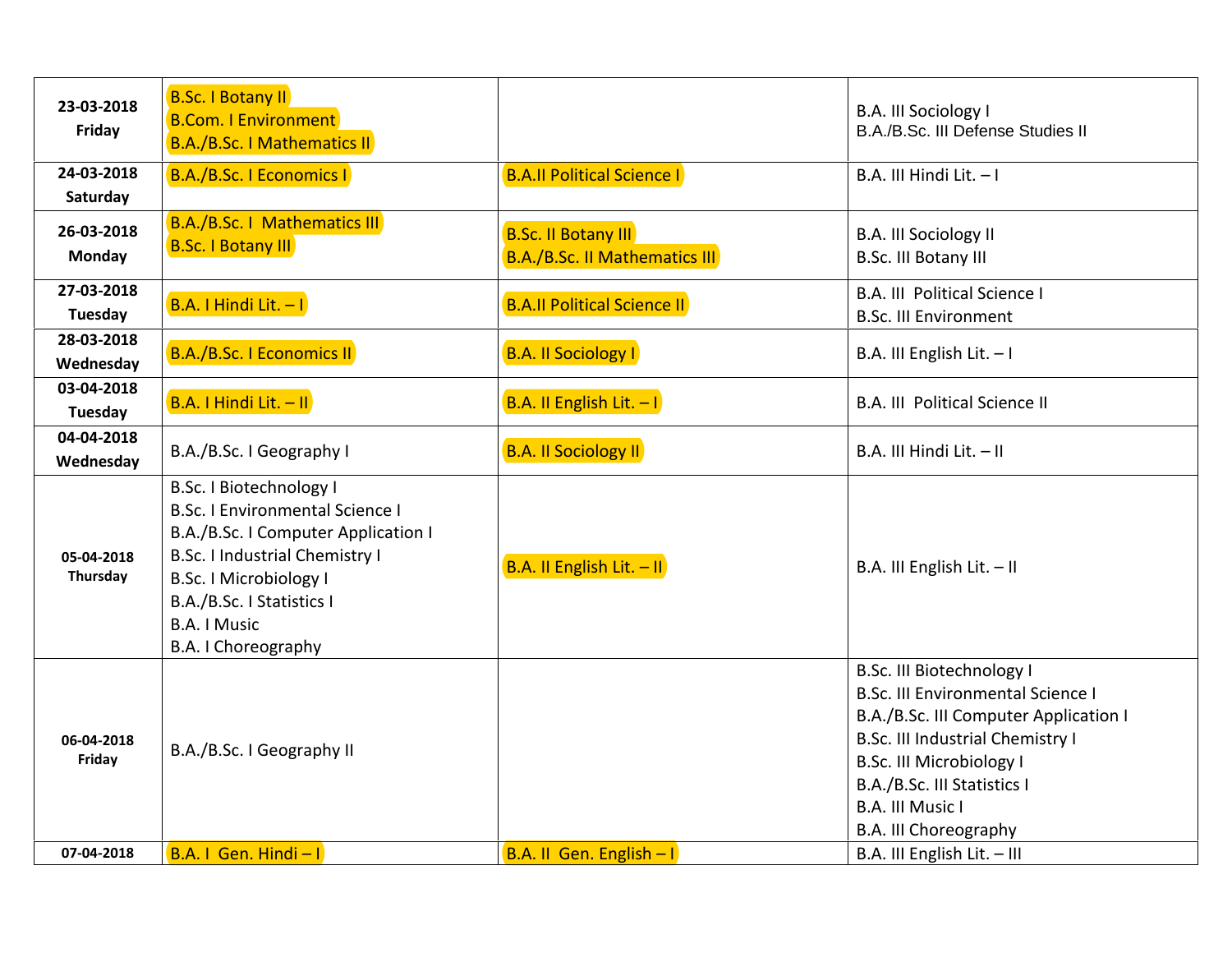| Saturday                |                                                                                |                                                                   |                                                          |
|-------------------------|--------------------------------------------------------------------------------|-------------------------------------------------------------------|----------------------------------------------------------|
| 09-04-2018              |                                                                                |                                                                   |                                                          |
| Monday                  | B.A. I Gen. English - I                                                        | B.A. II Gen. Hindi-I                                              | <b>B.A. III Sociology III</b>                            |
|                         | <b>B.Sc. I Biotechnology II</b>                                                |                                                                   |                                                          |
|                         | <b>B.Sc. I Environmental Science II</b>                                        |                                                                   |                                                          |
| 10-04-2018<br>Tuesday   | B.A./B.Sc. I Computer Application II<br><b>B.Sc. I Industrial Chemistry II</b> | B.A. II Gen. English - II                                         | B.A. III Hindi Lit. - III                                |
|                         | <b>B.Sc. I Microbiology II</b>                                                 |                                                                   |                                                          |
|                         | B.A./B.Sc. I Statistics II                                                     |                                                                   |                                                          |
|                         |                                                                                | <b>B.Sc. II Biotechnology I</b>                                   |                                                          |
|                         |                                                                                | <b>B.Sc. II Environmental Science I</b>                           |                                                          |
|                         |                                                                                | B.A./B.Sc. II Computer Application I                              |                                                          |
| 11-04-2018<br>Wednesday | B.A. I Gen. English - II                                                       | B.Sc. II Industrial Chemistry I<br><b>B.Sc. II Microbiology I</b> | <b>B.A. III Political Science III</b>                    |
|                         |                                                                                | B.A./B.Sc. II Statistics I                                        |                                                          |
|                         |                                                                                | <b>B.A. II Music</b>                                              |                                                          |
|                         |                                                                                | <b>B.A. II Choreography</b>                                       |                                                          |
|                         | <b>B.Sc. I Biotechnology III</b>                                               |                                                                   |                                                          |
|                         | <b>B.Sc. I Environmental Science III</b>                                       |                                                                   |                                                          |
|                         | B.A./B.Sc. I Computer Application III                                          |                                                                   |                                                          |
| 12-04-2018<br>Thursday  | <b>B.Sc. I Industrial Chemistry III</b>                                        | <b>B.A./B.Sc. II Economics I</b>                                  | B.A./B.Sc. III Mathematics IV                            |
|                         | <b>B.Sc. I Microbiology III</b><br><b>B.Sc. I Statistics III</b>               |                                                                   |                                                          |
|                         | B.A. I TTM I                                                                   |                                                                   |                                                          |
|                         | B.A. I Fashion Designing I                                                     |                                                                   |                                                          |
|                         |                                                                                |                                                                   | B.Sc. III Biotechnology II                               |
|                         |                                                                                |                                                                   | <b>B.Sc. III Environmental Science II</b>                |
|                         |                                                                                |                                                                   | B.A./B.Sc. III Computer Application II                   |
| 13-04-2018              | B.A. I Gen. Hindi - II                                                         |                                                                   | <b>B.Sc. III Industrial Chemistry II</b>                 |
| Friday                  |                                                                                |                                                                   | <b>B.Sc. III Microbiology II</b>                         |
|                         |                                                                                |                                                                   | B.A./B.Sc. III Statistics II<br><b>B.A. III Music II</b> |
|                         |                                                                                |                                                                   | <b>B.A. III Functional Hindi I</b>                       |
| 16-04-2018              | <b>B.A.I Political Science I</b>                                               | B.A. II Gen. Hindi - II                                           | B.Sc. III Environmental Science III                      |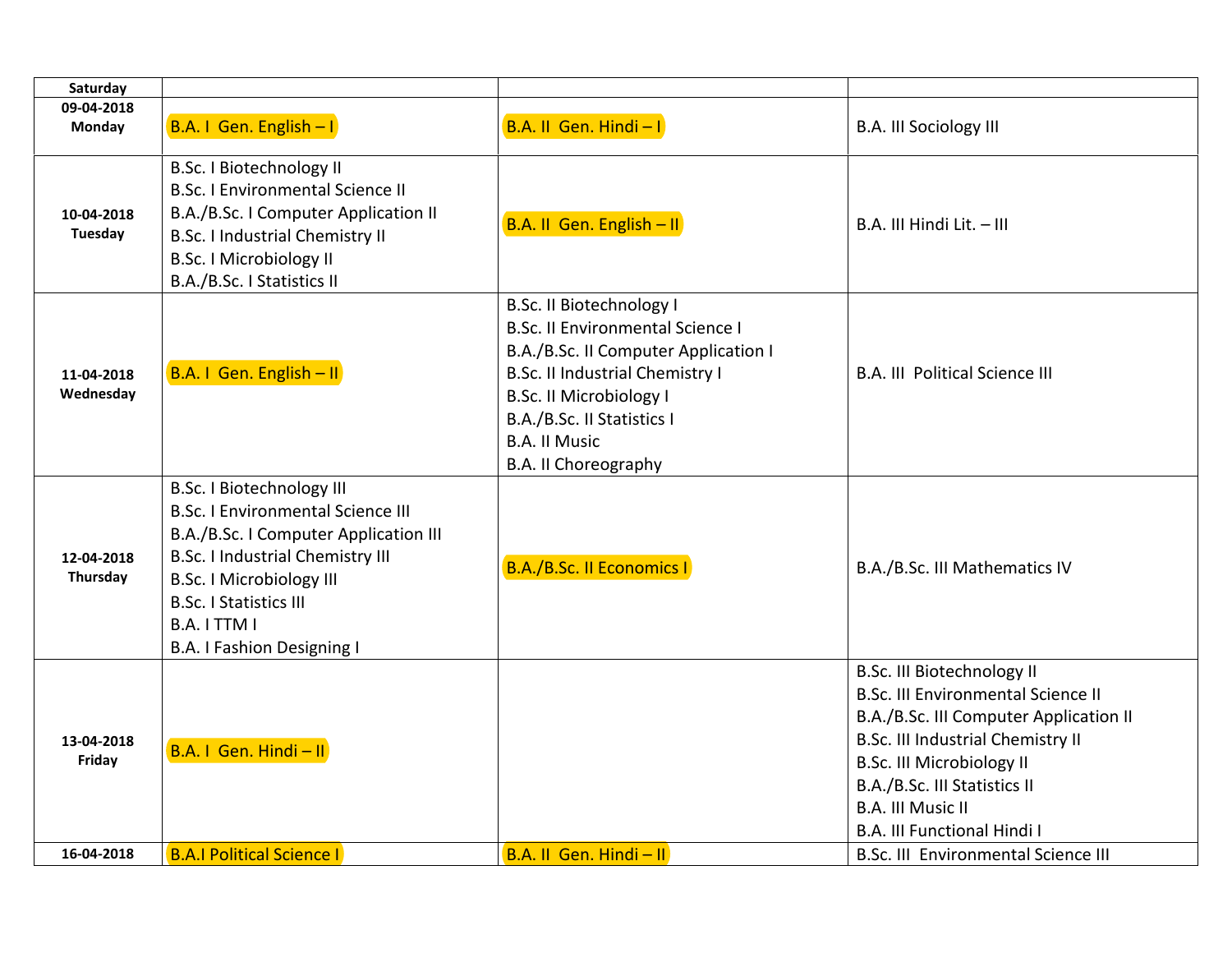| Monday                  |                                                                 |                                                                                                                                                                                                                                                 | B.Sc. III Bio-Technology III<br><b>B.Sc. III Industrial Chemistry III</b><br><b>B.Sc. III Micro Biology III</b><br>B.A. III Functional Hindi - II |
|-------------------------|-----------------------------------------------------------------|-------------------------------------------------------------------------------------------------------------------------------------------------------------------------------------------------------------------------------------------------|---------------------------------------------------------------------------------------------------------------------------------------------------|
| 17-04-2018<br>Tuesday   | B.A. I History I                                                | B.Sc. II Biotechnology - II<br>B.Sc. II Environmental Science - II<br>B.A./B.Sc. II Computer Application - II<br>B.Sc. II Industrial Chemistry - II<br>B.Sc. II Microbiology - II<br>B.A./B.Sc. II Statistics - II<br><b>B.A.II Environment</b> | B.A./B.Sc. III Geography I<br>B.A./B.Sc. III Statistics III                                                                                       |
| 19-04-2018<br>Thursday  | <b>B.A.I Political Science II</b><br><b>B.Sc. I Environment</b> | <b>B.A./B.Sc. II Economics II</b>                                                                                                                                                                                                               | B.A./B.Sc. III Economics I                                                                                                                        |
| 20-04-2018<br>Friday    | <b>B.A. I English Lit. - I</b>                                  |                                                                                                                                                                                                                                                 | B.A./B.Sc. III Geography - II<br><b>B.A. III Fashion Designing</b>                                                                                |
| 23-04-2018<br>Monday    | B.A. I History II                                               | <b>B.Sc. II Biotechnology III</b><br><b>B.Sc. II Environmental Science III</b><br>B.A./B.Sc. II Computer Application III<br><b>B.Sc. II Industrial Chemistry III</b><br><b>B.Sc. II Microbiology III</b><br><b>B.Sc. II Statistics III</b>      | B.A./B.Sc. III Economics - II                                                                                                                     |
| 24-04-2018<br>Tuesday   | B.A. I English Lit. - II                                        | B.A. II Hindi Lit. $-1$                                                                                                                                                                                                                         | B.A./B.Sc. III Geography III                                                                                                                      |
| 25-04-2018<br>Wednesday | <b>B.A. I TTM II</b><br><b>B.A. I Fashion Designing II</b>      | B.A. II Hindi Lit. - II                                                                                                                                                                                                                         | B.A./B.Sc. III Economics - III                                                                                                                    |
| 26-04-2018<br>Thursday  | <b>B.A. I Sports &amp; physical Education</b>                   | B.A. II History I                                                                                                                                                                                                                               | <b>B.A. III Education I</b><br>B.A. III Philosophy - I<br>B.A. III Psychology - I                                                                 |
| 27-04-2018<br>Friday    | B.A./B.Sc. I Defense Studies I                                  |                                                                                                                                                                                                                                                 | <b>B.A. III Education II</b><br>B.A. III Philosophy - II<br>B.A. III Psychology - II                                                              |
| 28-04-2018<br>Saturday  | B.A./B.Sc. I Defense Studies II                                 | B.A. II Education - I<br>B.A. II Philosophy - I                                                                                                                                                                                                 | B.A. III Philosophy - III<br>B.A. III Education III (Only for PVT. Students)                                                                      |